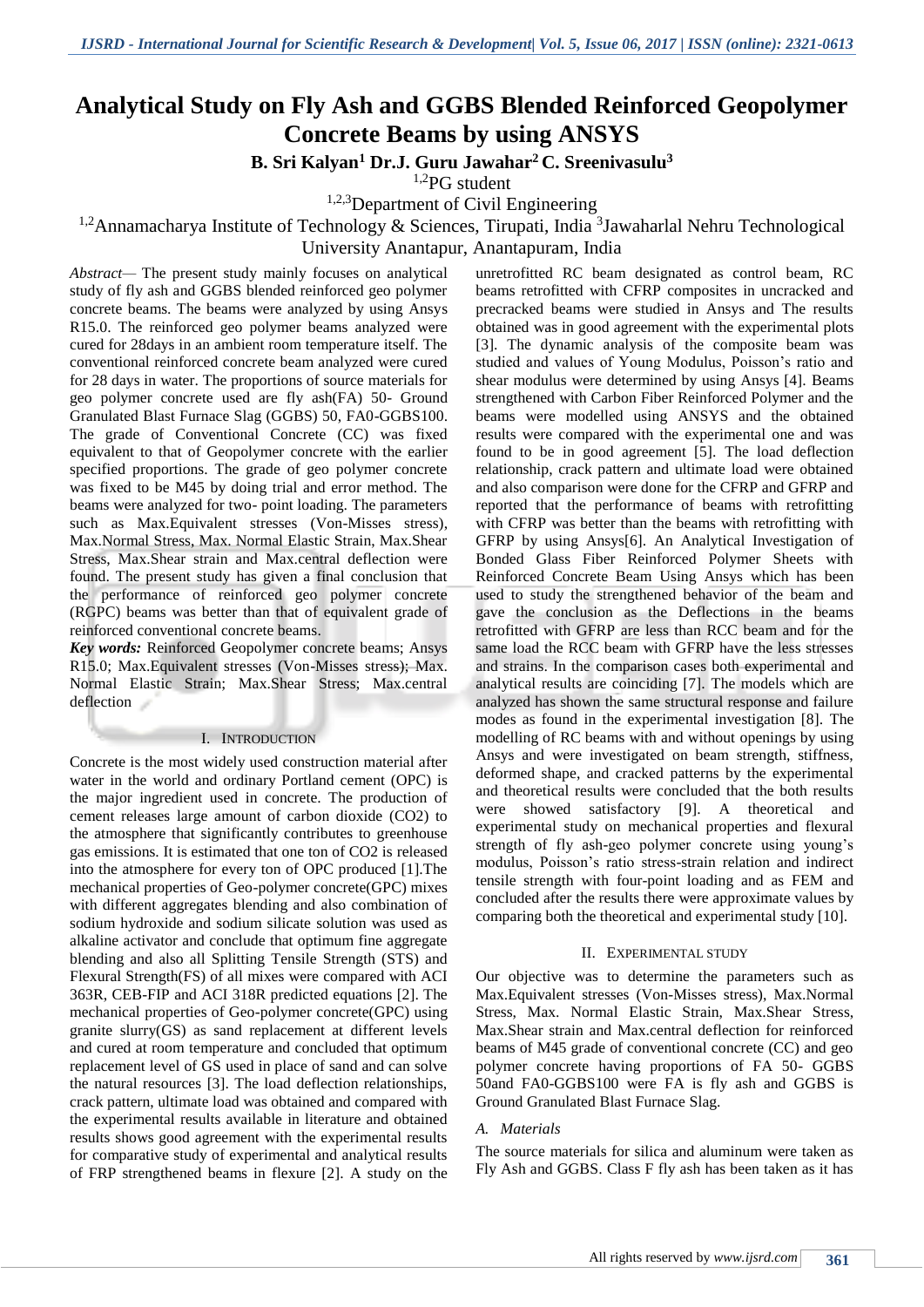low calcium content and is produced from RTPP, Andhra Pradesh. GGBS which is taken has been produced from Vizag Steel Plant, Andhra Pradesh. The alkaline solution taken for polymerization is sodium silicate and sodium hydroxide is taken as an alkaline activator.

#### *B. Mix proportion:*

The proportions of materials required for geo polymer concrete has been designed based on Rangan's method [11]. The proportions for geo polymer concrete is as shown in Table 1.

| Materials          |    | Mass $(kg/m3)$ |          |                |
|--------------------|----|----------------|----------|----------------|
|                    |    | M 45           | FA50-    | $FA0-$         |
|                    |    |                | GGBS50   | <b>GGBS100</b> |
|                    | 20 | 606.4          | 776      | 776            |
| Coarse             | mm |                |          |                |
| aggregate          | 10 | 404.3          | 517      | 517            |
|                    | mm |                |          |                |
| Fine aggregate     |    | 625            | 554      | 554            |
| Cement             |    | 533.33         |          |                |
| Fly ash (Class F)  |    |                | 204.5    | 0              |
| <b>GGBS</b>        |    |                | 204.5    | 409            |
| Sodium silicate    |    |                | 102      | 102            |
| solution           |    |                |          |                |
| Sodium hydroxide   |    |                | 41 (10M) | 41 (10M)       |
| solution           |    |                |          |                |
| Water              |    | 201.35         |          |                |
| Extra water        |    |                | 42       | 42             |
| Super plasticizer  |    |                | 2.86     | 2.86           |
| Alkaline solution/ |    |                |          |                |
| (FA+GGBS)          |    |                | 0.35     | 0.35           |
| (by weight)        |    |                |          |                |
|                    |    |                |          |                |

Table 1:

The proportions of geo polymer concrete have been made by varying proportions of source materials viz. FA50- GGBS50 and FA0-GGBS100.These geo polymer concrete proportions are to be compared with the conventional concrete. The grade of geo polymer concrete with the earlier specified proportions was fixed to that of conventional M45 grade concrete by doing number of trial and error procedures.

# *C. Reinforcement Details:*

Reinforced beams were casted for earlier specified proportions of geo polymer concrete and conventional concrete. Reinforcement has four main bars of 12mm dia (2 bars at top and two bars at bottom) and stirrups of 8mm dia at 150mm c/reinforcement is of Fe500 grade steel. The beams so casted were cured for 28 days. The reinforced geo polymer concrete beams were cured in an ambient room temperature while the reinforced conventional concrete beams were cured in water.

The beams were tested after curing for two-point loading in a manually operated loading frame having capacity of 1000kN.

The same experimental beams were analyzed with the loading conditions obtained experimentally by using Ansys R15.0. The values of Ultimate load taken for analyzing is as shown in Table 2 and the values of concrete properties is as shown in Table 3.

| REAM ID | EXP. ULTIMATE LOAD AT 28 |  |  |
|---------|--------------------------|--|--|
|         | DAYS (KN)                |  |  |

| M45(CC)       | 172.22 |  |  |
|---------------|--------|--|--|
| FA 50-GGBS 50 | 177.25 |  |  |
| FA 0-GGBS 100 | 190.26 |  |  |
| Table 2:      |        |  |  |

| <b>Table</b> 2:              |                                      |                    |                       |
|------------------------------|--------------------------------------|--------------------|-----------------------|
| <b>PROPORTION</b>            | Modulus<br>οf<br>elasticity<br>(MPa) | Poisson's<br>Ratio | Density<br>$(Kg/m^3)$ |
|                              | 28days                               | 28days             | 28days                |
| M45(CC)                      | 33599.04                             | 0.24               | 2420.74               |
| FA50-GGBS50                  | 35416.39                             | 0.25               | 2466.67               |
| FA0-GGBS100                  | 36768.9                              | 0.25               | 2487.23               |
| $T2$ $\lambda$ 1 $\alpha$ 2. |                                      |                    |                       |

Table 3:

#### III. ANALYSIS

#### *A. Geometrical design in CATIA:*

By using Catia software, Firstly a solid rectangular path has been taken according to the dimension of the experimental beam and reinforcement has been placed as in the case of experimental beam as shown in Figure 1. The positions of loading conditions and supports has been imposed.



# *B. Assigning of properties to the Geometrical model:*

The Geometrical model designed in catia has been imported to Ansys Workbench R15.0. The properties such as Density, Poisson's Ratio, Young's modulus of concrete and Grade of Steel obtained experimentally has been assigned to the model. The values of Density, Poisson's ratio and young's modulus of concrete is as shown in Table 3.

# *C. Meshing:*

The geometrical model is divided into number of elements by using isoperimetric meshing is as shown in Figure2



Fig. 2: Isoperimetric Meshing of the beam

# *D. Boundary conditions and Loads:*

The boundary conditions as in the case of simply supported beam has been assigned to the model and the maximum load obtained experimentally for each proportion is assigned to the geometrical model. The maximum load obtained at 28 days of curing for each proportion is shown in the Table 2.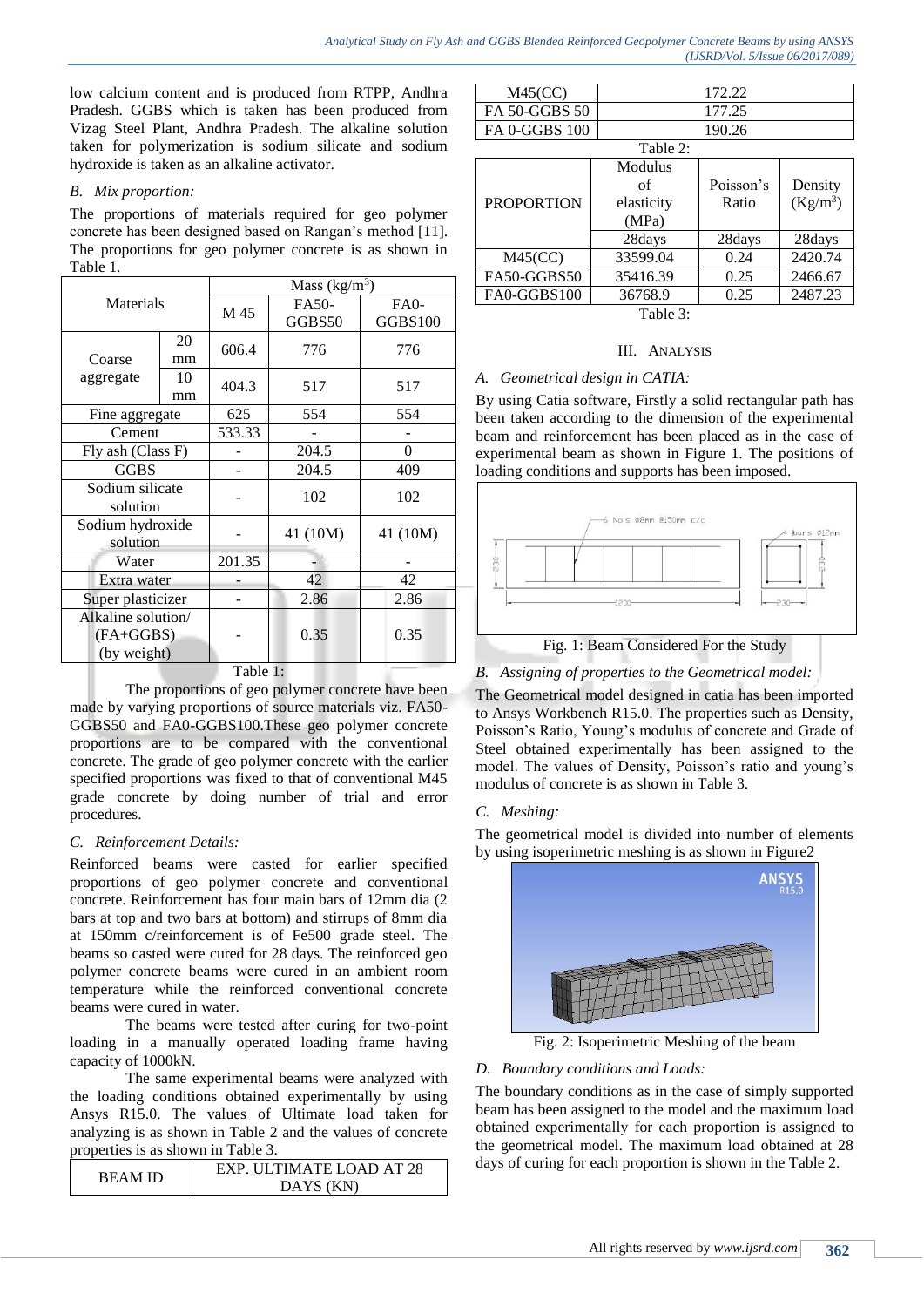# *E. Solution:*

The parameters which are to be found such as Deflection, Max.Equivalent stresses (Von-Misses stress), Max.Normal Stress, Max. Normal Elastic Strain, Max.Shear Stress and Max.Shear strain can be obtained upon selection.

#### IV. RESULTS & DISCUSSION

#### *A. Deflection:*

From Table 4, the deflection values have been increased for proportions M45 CC to FA50-GGBS50 and FA50-GGBS50 to FA0-GGBS100. This is due to formation of aluminiumsilicate-hydrate.The formation of aluminium silicate hydrate is in geo polymer concrete specimens and also aluminuim silicate hydrate is higher in FA0-GGBS100 proportion. The Analytical deflection values have found similar to that of experimental values. And deformation is shown in Figure 3.

| <b>SPECIMEN ID</b> | Exp.<br><b>Ultimate deflection</b><br>$(mm)$ -28 $days$ | Analytical<br>Ultimate<br>Deflection<br>$(mm)$ - 28 days |
|--------------------|---------------------------------------------------------|----------------------------------------------------------|
| M45(CC)            | 7.9                                                     | 7.01                                                     |
| FA50-GGBS50        | 10.1                                                    | 9.02                                                     |
| FA0-GGBS100        | 18.7                                                    | 16.25                                                    |

Table 4: Experimental and Analytical Deflection at 28-days of curing



Fig. 3: Deflection of Beam

# *B. Max. Equivalent Stresses (Von-Misses stresses):*

From Table5, it can be noticed that the values of max. equivalent stresses increased in Y-direction from FA50- GGBS50 to FA0-GGBS100. The increase in the stress is due to increase in the load carrying capacity. But in M45 grade for the small range of loading the stress taken is very high.The stresses shown in Figure 4

| <b>SPECIMEN ID</b>             | Max. Von-Misses stress (MPa)-28 days |  |
|--------------------------------|--------------------------------------|--|
| M45(CC)                        | 309.87                               |  |
| FA50-GGBS50                    | 220.15                               |  |
| FA0-GGBS100                    | 236.55                               |  |
| Table 5: Max Von-Misses Stress |                                      |  |



Fig. 4: Max. Von-Misses Stresses

#### *C. Max. Normal Elastic Strain:*

From Table 6, it can be notice that values of maximum normal elastic strain in Y-direction increased from M45(CC) to FA50-GGBS50 and from FA50-GGBS50 to FA0- GGBS100. The value of Max.Normal elastic strain increased 95% from M45 (CC) to FA50-GGBS50 and increased 94.5% from M45(CC) to FA0-GGBS100 as shown in Figure 5.

| <b>SPECIMEN ID</b>                                        | Max.Normal Elastic Strain-28 days |             |             |
|-----------------------------------------------------------|-----------------------------------|-------------|-------------|
|                                                           | X-direction                       | Y-direction | Z-direction |
| M45(CC)                                                   | 0.001233                          | 0.0024037   | 0.0012161   |
| FA50-GGBS50                                               | 0.0011                            | 0.00012     | 0.00018     |
| FA0-GGBS100                                               | 0.0011867                         | 0.0001322   | 0.0001881   |
| $T_{\alpha}$ kla 6. May $\prod_{\alpha} t_{\alpha}$ Ctual |                                   |             |             |

Table 6: Max.Elastic Strain



Fig. 5: Max. Elastic Strain

#### *D. Max. Shear Stress:*

From Table 7, it can be notice that values of maximum shear stress in XZ-plane has increased from M45 (CC) to FA50- GGBS50 and from FA0-GGBS100 at the bottom of supports. The Max.Shear stress is indicated in Figure 6.

| <b>SPECIMEN</b>      | Max.shear stress(Mpa)-28 days |                 |                 |
|----------------------|-------------------------------|-----------------|-----------------|
| ID                   | <b>XY-PLANE</b>               | <b>YZ-PLANE</b> | <b>XZ-PLANE</b> |
| $M45(\overline{CC})$ | 149.69                        | 46.864          | 6.4784          |
| FA50-                | 86.759                        | 21.629          | 29.613          |
| GGBS50               |                               |                 |                 |
| $FA0-$               | 93.22                         | 23.24           | 31.819          |
| GGBS100              |                               |                 |                 |

Table 7: Max. Shear Stress



#### **CONCLUSIONS**

Based on the results of this Analytical investigation, the following conclusions can be drawn:

- 1) From the results the deflection values of beams are approximately near to the experimental values.
- 2) From the experimental results, the deflection of beams with different mix proportions has been increased for M45 to FA50-GGBS50 and FA0-GGBS100 due to (Al-Si-H) proportion is more in FA0-GGBS100.
- 3) It is clearly seen that the load carrying capacity of geo polymer concrete increased with the increase of GGBS replacement.
- 4) It is noted that M 45 (CC) has attained higher stress at lower load when compared to that of GPC.
- 5) It is noted that shear stress values have increased proportionally with the increase of ultimate load.